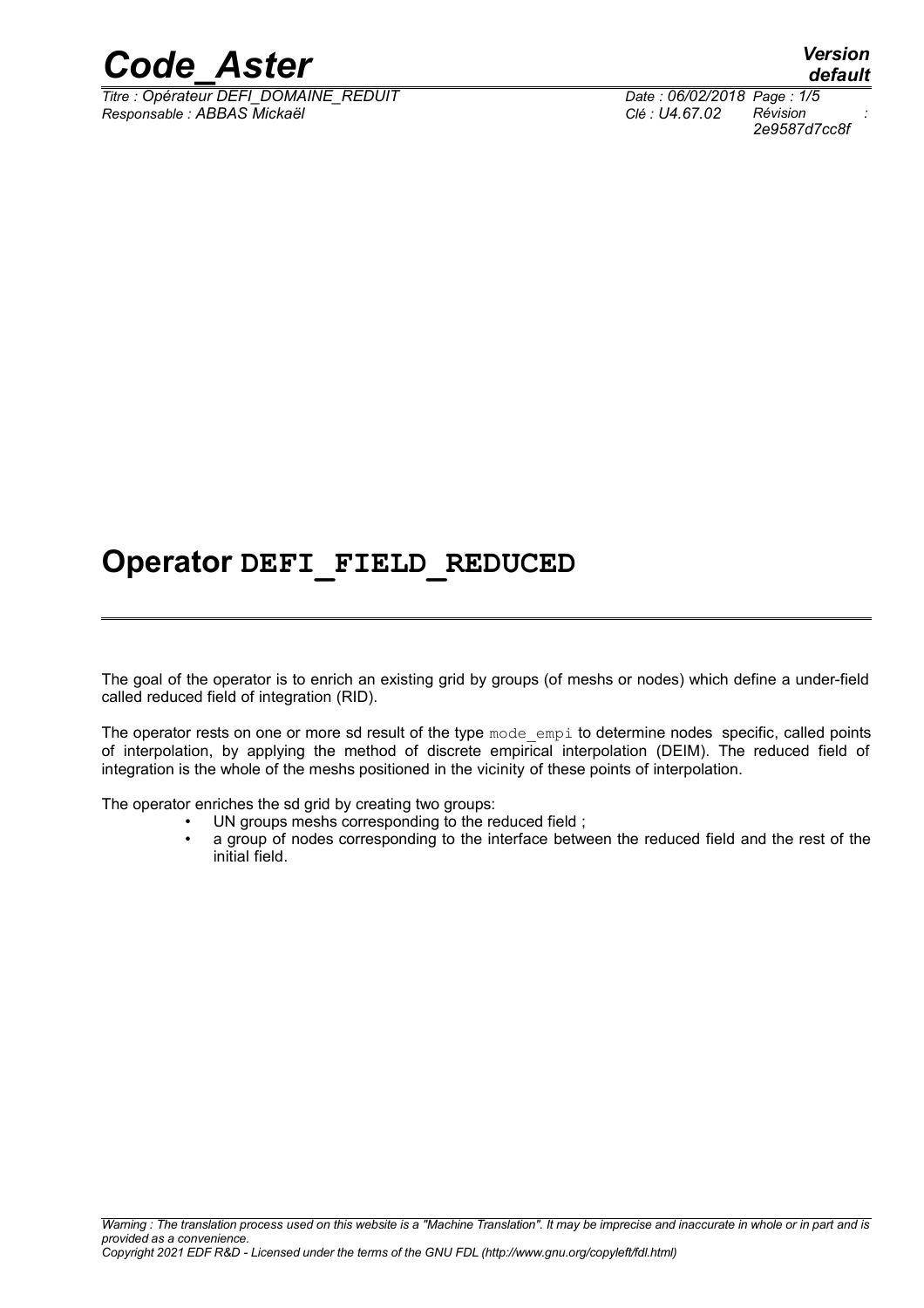# *Code\_Aster Version*

*Titre : Opérateur DEFI\_DOMAINE\_REDUIT Date : 06/02/2018 Page : 2/5 Responsable : ABBAS Mickaël Clé : U4.67.02 Révision :*

#### **Contents**

| 2.7 OperandS CORR COMPLET/GROUP NO ENCASTRE/NB COUCHE ENCASTRE5 |  |
|-----------------------------------------------------------------|--|

*2e9587d7cc8f*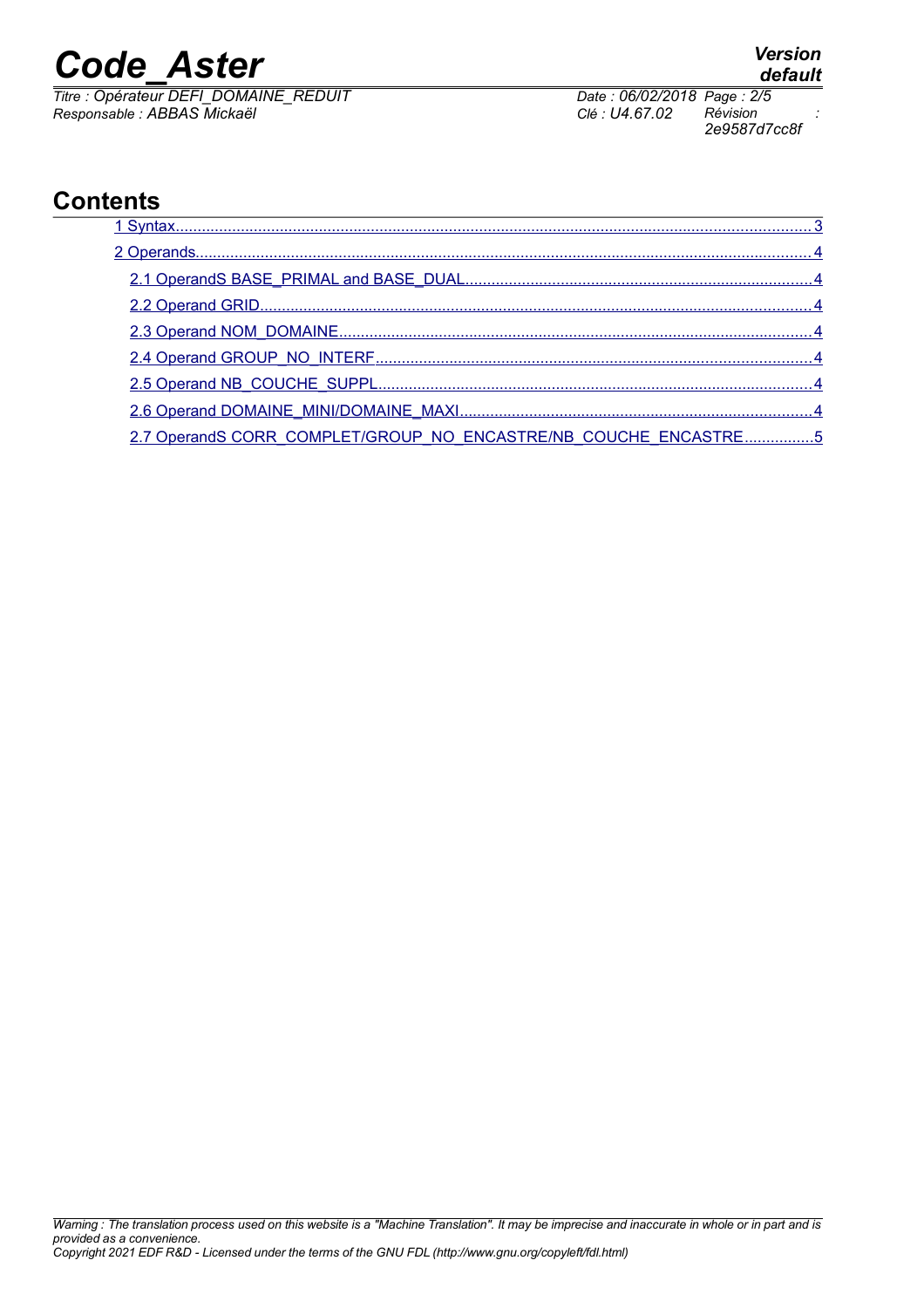# *Code\_Aster Version*

*Titre : Opérateur DEFI\_DOMAINE\_REDUIT Date : 06/02/2018 Page : 3/5 Responsable : ABBAS Mickaël Clé : U4.67.02 Révision :*

**)**

<span id="page-2-0"></span>e-mail = DEFI\_FIELD\_REDUCED **(**

|              | reuse = $e$ -mail,                                                                                        | [grid]                        |
|--------------|-----------------------------------------------------------------------------------------------------------|-------------------------------|
|              | $GRID = e-mail$ ,                                                                                         | [grid]                        |
| ٠            | BASE PRIMAL = base1,                                                                                      | [mode_empi]                   |
| ٠            | BASE DUAL = $base2$ ,                                                                                     | [mode empi]                   |
| ٠            | NOM DOMAINE = $nom d$ ,                                                                                   | $[1$ Kn]                      |
| ٠            | GROUP NO INTERF = nom i,                                                                                  | $[1$ Kn]                      |
| ♦            | NB COUCHE SUPPL $=$ / 0<br>/nb couche,                                                                    | [DEFECT]<br>$[1]$             |
| ♦<br>$\,$ ,  | DOMAINE MINIS = $F($<br>GROUP_MA = $lgmal$ ,<br>GROUP_NO = $lgno1$ ,<br>♦<br>♦                            | [1 gr maille]<br>[1 gr noeud] |
| ♦<br>$\,$ ,  | DOMAINE MAXIMUM = $_F$ (<br>GROUP $MA = 1$ gma1,<br>$\bullet$                                             | [1 gr maille]                 |
| ♦            | CORR COMPLET $=$ / 'NOT'<br>/'YES'                                                                        | [DEFECT]                      |
| $\{$<br>$\}$ | If CORR COMPLET = 'YES'<br>GROUP NO ENCASTRE = grno<br>NB_COUCHE ENCASTRE =/ 0<br>♦<br>/ nb couche, [ I ] | [DEFECT]                      |
| ♦            | TITLE = title,                                                                                            | $[1$ Kn]                      |
| ♦            | INFORMATION = $/1$ ,<br>$/2$ ,                                                                            | [DEFECT]                      |

### *default*

*2e9587d7cc8f*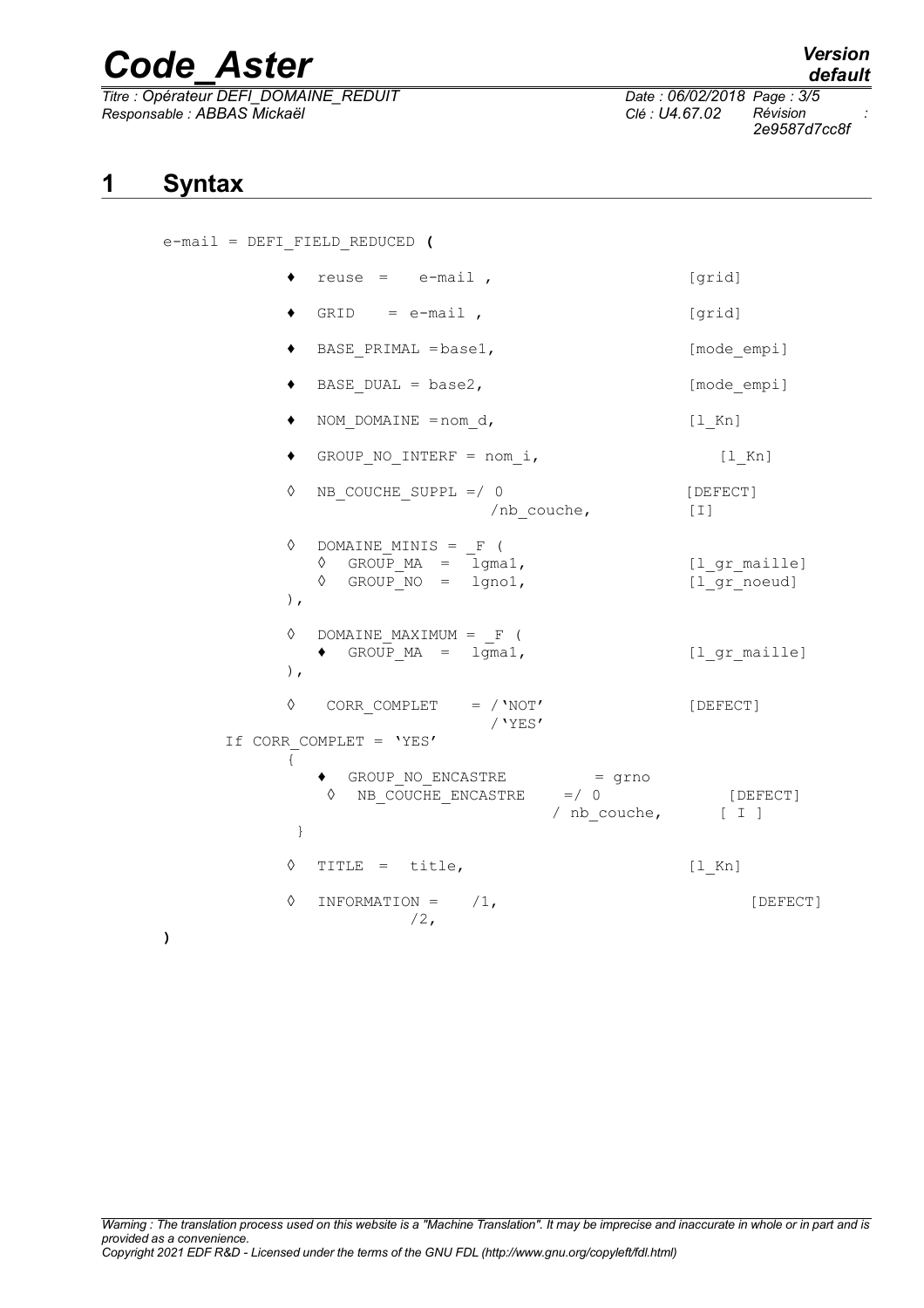## *Code\_Aster Version*

*Titre : Opérateur DEFI\_DOMAINE\_REDUIT Date : 06/02/2018 Page : 4/5 Responsable : ABBAS Mickaël Clé : U4.67.02 Révision :*

#### <span id="page-3-6"></span>**2 Operands**

#### **2.1 OperandS BASE\_PRIMAL and BASE\_DUAL**

<span id="page-3-5"></span>

| BASE PRIMAL | $=$ base1, | [mode empi] |
|-------------|------------|-------------|
| BASE DUAL   | $=$ base2, | [mode empi] |

Name ofS structureS data result of type mode empi to analyze to generate points of interpolation. Two bases base1 and base2 are calculated using the operator DEFI\_BASE\_REDUITE [U4.67.01]. The calculation of the base base1 rest on a field of temperature or a field of displacement. The calculation of the base base2 rest on a field of flow or a stress field.

#### **2.2 Operand GRID**

<span id="page-3-4"></span> $GRID = e-mail,$  [grid]

The order will enrich a concept already existing grid with the new groups of nodes and meshs defined by DOMAINE INCLUS, GROUP NO INTERFACE and GROUP NO EMBED. The keyword GRID is thus obligatory.

#### **2.3 Operand NOM\_DOMAINE**

<span id="page-3-3"></span>NOM DOMAINE = nom d

<span id="page-3-2"></span>It is specified name of the group of meshs corresponding to the RID.

#### **2.4 Operand GROUP\_NO\_INTERF**

 $\bullet$  GROUP NO INTERF = nom\_i

One specifies the name of the group of node S contained in the interface between the RID and the rest of the field.

#### **2.5 Operand NB\_COUCHE\_SUPPL**

<span id="page-3-1"></span>◊ NB\_COUCHE\_SUPPL = nb\_couche, [ I ]

By default, the order builds group RID by selecting the meshs attached to the magic points (application of the dEIM, to see  $[RS.01.05]$ ). When the keyword is used NB COUCH SUPPL, one can increase the RID while taking  $nb$  couche additional elements around the initial RID. By default, nb\_couche =0 .

#### **2.6 Operand DOMAINE\_MINI/DOMAINE\_MAXI**

<span id="page-3-0"></span> $\Diamond$  DOMAINE MINIS =  $F$  (  $\sqrt{G}$  GROUP MA = lgma1, [l gr maille] ◊ GROUP\_NO = lgno1, [l\_gr\_noeud] )

CE keyword optional factor makes it possible to put part of the grid in the RID even if L '' algorithm of research of the magic points by dEIM (see [R5.01.05]) does not allow it. It is very useful in particular "to force" the integration of part of the limiting conditions in the RID. One can either add nodes, or to add meshs.